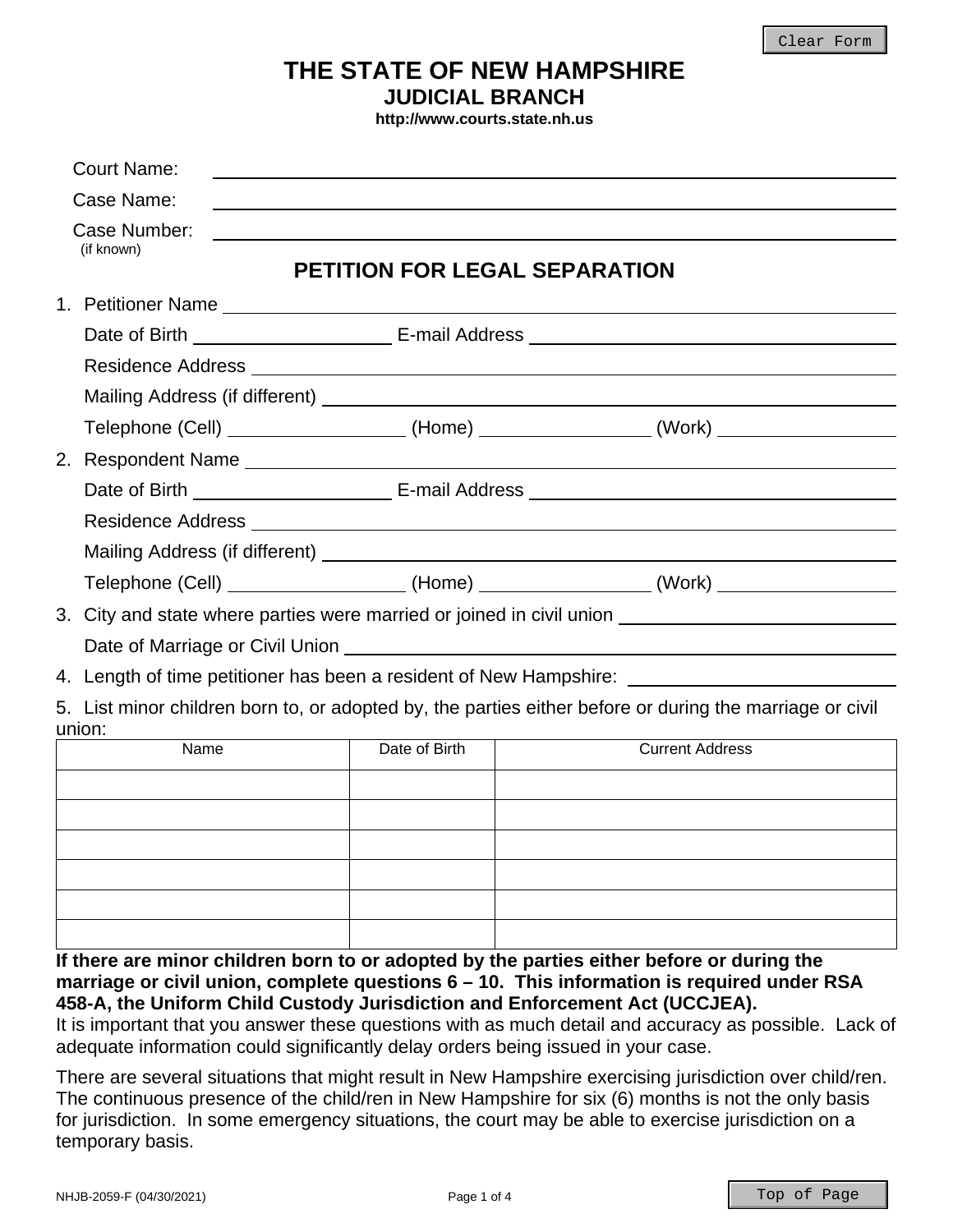**Case Name:** 

|  |  | <b>Case Number:</b> |
|--|--|---------------------|
|--|--|---------------------|

## **PETITION FOR LEGAL SEPARATION**

6. List the places where the minor child/ren of the parties has/have lived in the last **five (5) years** and the names of the people they lived with at that time, if you know. Start with where the child lives now and work backward in time.

| Dates<br>From/To | Town/City, State | Parent(s)/Caretaker | <b>Current Address/Contact</b><br>Address of Parent/Caretaker | Which<br>Child/ren |
|------------------|------------------|---------------------|---------------------------------------------------------------|--------------------|
|                  |                  |                     |                                                               |                    |
|                  |                  |                     |                                                               |                    |
|                  |                  |                     |                                                               |                    |
|                  |                  |                     |                                                               |                    |
|                  |                  |                     |                                                               |                    |

**If more space is needed, attach Extra Page (Form NHJB-2656-FP). I have attached Form NHJB-2656-FP because additional space was needed.** 

| 7. Are there any person(s), not a party to this proceeding, who have physical custody of the child/ren |  |
|--------------------------------------------------------------------------------------------------------|--|
| or who claim to have custody, physical custody or parenting time rights? $\Box$ Yes $\Box$ No          |  |
| If yes, list name(s) and address(es) of $person(s)$ :                                                  |  |

## 8. Check one of the following:

 $\Box$  I have not participated in any court case(s) concerning the custody, visitation, parenting time or placement of the child/ren in this or any other state.

**OR**

 I **have** participated in court case(s) concerning the custody, visitation, parenting time or placement of the child/ren in this or any other state. I have participated in the following:

| Name of Court | <b>State</b> | Case No. | Date of Court Order |
|---------------|--------------|----------|---------------------|
|               |              |          |                     |
|               |              |          |                     |
|               |              |          |                     |
|               |              |          |                     |

| 9. Are there any actions for enforcement, or proceedings relating to domestic violence, domestic           |
|------------------------------------------------------------------------------------------------------------|
| relations, protective orders, marriage dissolution, paternity, legitimation, custody, parental rights and  |
| responsibilities, termination of parental rights, adoption, juvenile, or other proceedings in any court in |
| any state affecting any children named in this petition or parents of those children? $\Box$ Yes $\Box$ No |
| If yes, complete the following:                                                                            |

| Name of Court | State | Case No. | Type of Court Case |
|---------------|-------|----------|--------------------|
|               |       |          |                    |
|               |       |          |                    |
|               |       |          |                    |
|               |       |          |                    |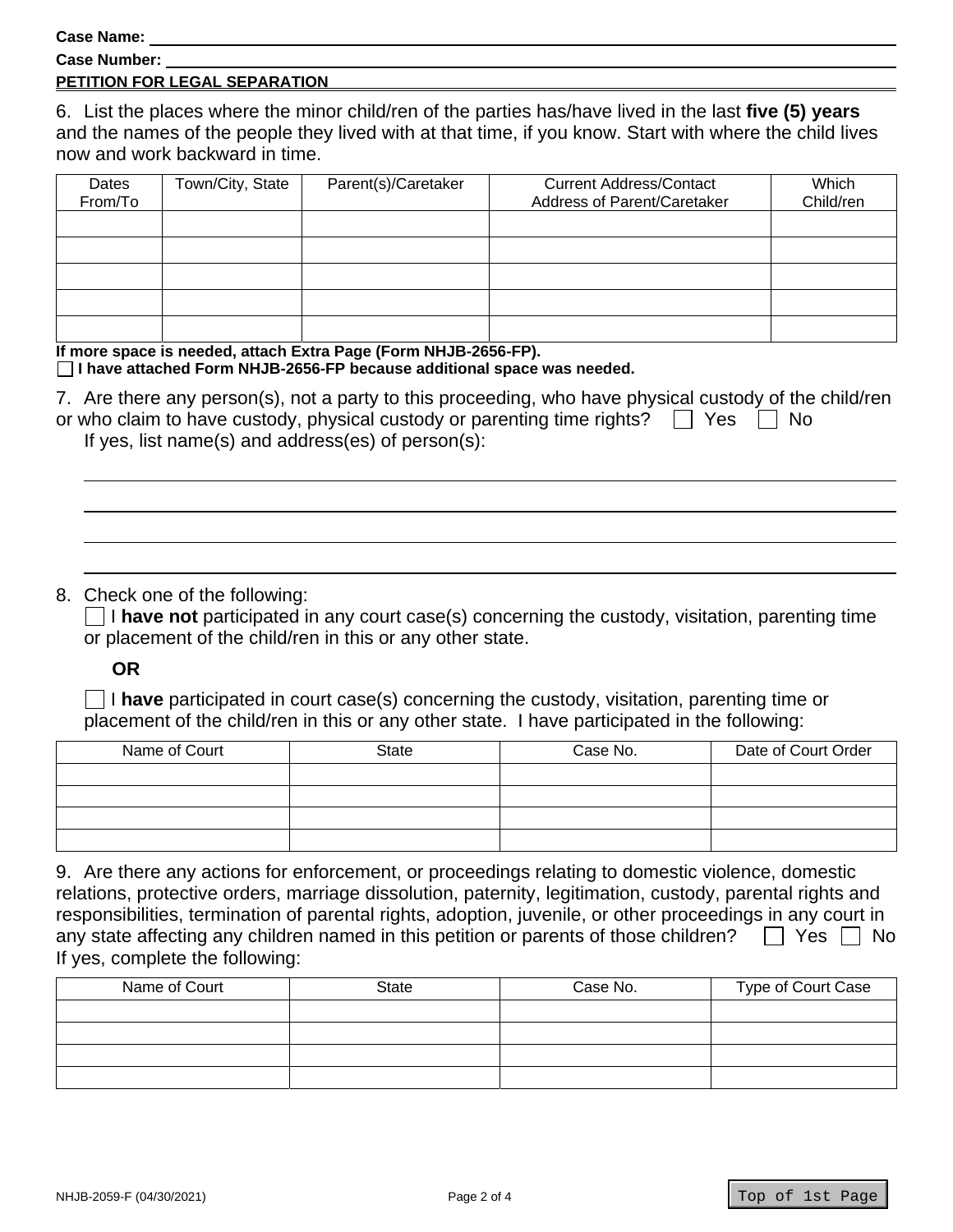| Case Name: Name and Secretary Annual Case Name: Name and Secretary Annual Case Name and Secretary Annual Case of the Annual Case of the Annual Case of the Annual Case of the Annual Case of the Annual Case of the Annual Cas                                                                                                                                                                                      |                   |                                     |  |  |
|---------------------------------------------------------------------------------------------------------------------------------------------------------------------------------------------------------------------------------------------------------------------------------------------------------------------------------------------------------------------------------------------------------------------|-------------------|-------------------------------------|--|--|
| Case Number:<br>PETITION FOR LEGAL SEPARATION                                                                                                                                                                                                                                                                                                                                                                       |                   |                                     |  |  |
| 10. Optional:       am alleging, under oath, that my or my child/ren's health, safety, or liberty would be<br>jeopardized by the disclosure of identifying information set forth in this Petition. To support my<br>allegation, I state as follows:                                                                                                                                                                 |                   |                                     |  |  |
|                                                                                                                                                                                                                                                                                                                                                                                                                     |                   |                                     |  |  |
| 11. Please check one of the following regarding public assistance.<br>No public assistance (TANF) is now being or has within the last 6 months been provided, nor is<br>medical assistance (Medicaid) presently being provided, for any minor child of the parties.                                                                                                                                                 |                   |                                     |  |  |
| The N. H. Department of Health and Human Services is providing or has provided within the<br>last 6 months public assistance (TANF) and/or medical assistance (Medicaid) for a minor child<br>or children of the parties. If you check this box, you must mail copies of this petition and the<br>Personal Data Sheet (NHJB-2077-F) to DHHS at:                                                                     |                   |                                     |  |  |
| New Hampshire Department of Health and Human Service<br>Bureau of Child Support Services - Legal Unit<br><b>129 Pleasant Street</b><br>Concord, NH 03301                                                                                                                                                                                                                                                            |                   |                                     |  |  |
| 12. To the knowledge of the parties, is either party pregnant?                                                                                                                                                                                                                                                                                                                                                      | Yes               | <b>No</b>                           |  |  |
| 13. Do the parties own real estate jointly?<br>Does the petitioner own real estate individually?<br>Does the respondent own real estate individually?                                                                                                                                                                                                                                                               | Yes<br>Yes<br>Yes | <b>No</b><br><b>No</b><br><b>No</b> |  |  |
| 14. Grounds for legal separation: (Check one or both)<br>Irreconcilable differences have developed that have caused the irremediable breakdown of the<br>marriage or civil union.<br>Other: when the contract of the contract of the contract of the contract of the contract of the contract of the contract of the contract of the contract of the contract of the contract of the contract of the contract of th |                   |                                     |  |  |
|                                                                                                                                                                                                                                                                                                                                                                                                                     |                   |                                     |  |  |
| 15. Requests for court orders:<br>A. TEMPORARY. The Petitioner respectfully requests that the Court issue temporary orders on<br>any of the following issues. (Check all that apply). A temporary order is in effect until the<br>legal separation is granted.<br>Child support <b>Child</b> Parenting Plan Use of personal property and payment of debt                                                            |                   |                                     |  |  |
| Alimony                                                                                                                                                                                                                                                                                                                                                                                                             |                   |                                     |  |  |
| B. FINAL. The Petitioner respectfully requests that the Court grant a legal separation, equitably<br>divide personal property, real estate, debts and obligations of the parties, and issue a final<br>order approving or establishing the following (Check all that apply):<br>$\Box$ A parenting plan which describes the parties' parental rights and responsibilities relating to<br>minor children;            |                   |                                     |  |  |
| Child support obligations for any minor children;                                                                                                                                                                                                                                                                                                                                                                   |                   |                                     |  |  |
| Alimony;                                                                                                                                                                                                                                                                                                                                                                                                            |                   |                                     |  |  |
| Any other relief which may be appropriate;                                                                                                                                                                                                                                                                                                                                                                          |                   |                                     |  |  |
|                                                                                                                                                                                                                                                                                                                                                                                                                     |                   |                                     |  |  |